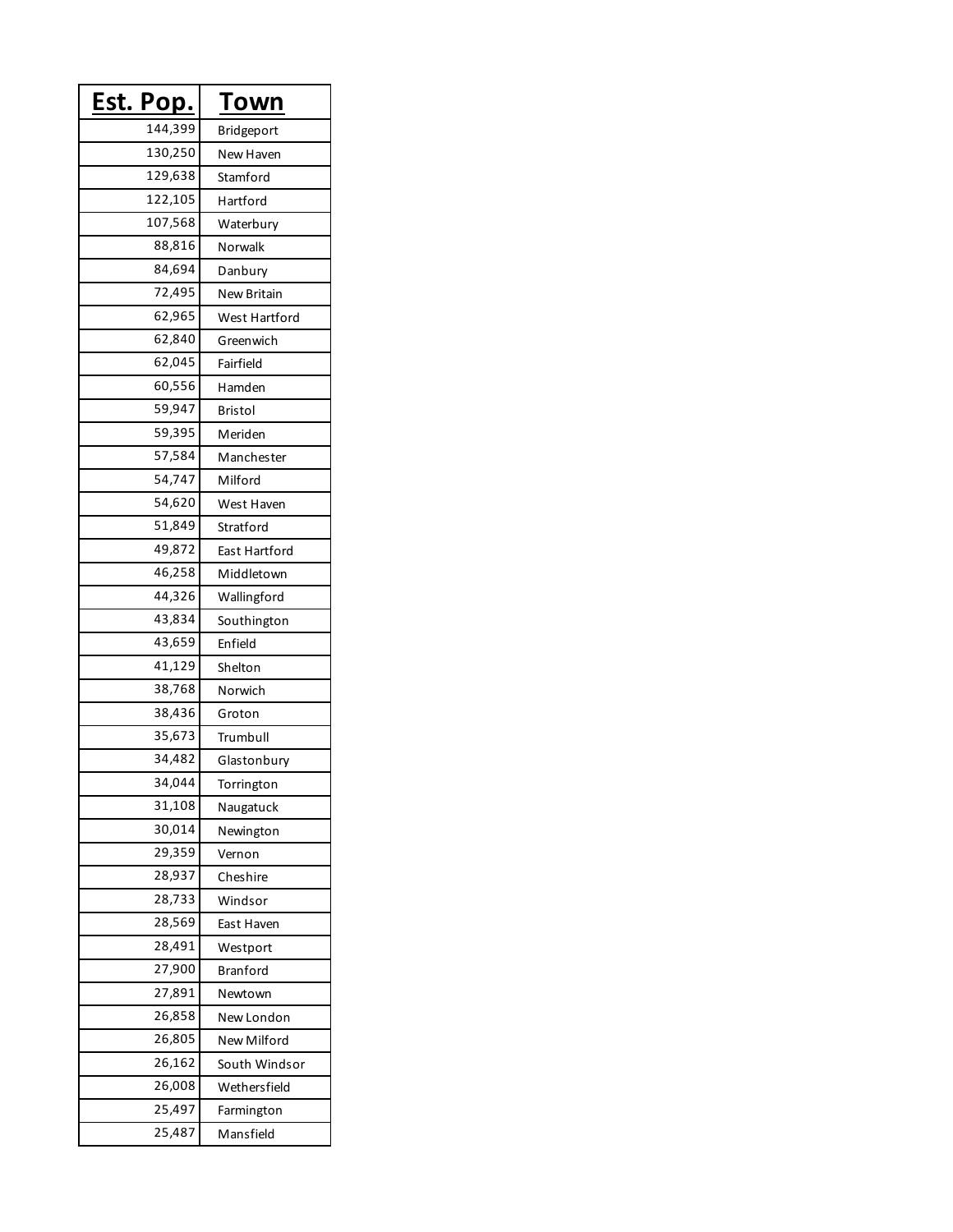| 25,395 | Simsbury             |
|--------|----------------------|
| 24,959 | Ridgefield           |
| 24,561 | Windham              |
| 23,683 | North Haven          |
| 22,133 | Guilford             |
| 21,728 | Darien               |
| 21,578 | Watertown            |
| 21,211 | Bloomfield           |
| 20,436 | Berlin               |
| 20,233 | New Canaan           |
| 20,115 | Rocky Hill           |
| 19,800 | Bethel               |
| 19,571 | Southbury            |
| 19,434 | Monroe               |
| 18,746 | Waterford            |
| 18,654 | Ansonia              |
| 18,559 | Stonington           |
| 18,508 | Montville            |
| 18,462 | East Lyme            |
| 18,343 | Wilton               |
| 18,276 | Avon                 |
| 18,030 | Madison              |
| 17,534 | Plainville           |
| 17,336 | Killingly            |
| 16,973 | <b>Brookfield</b>    |
| 16,587 | Wolcott              |
| 16,467 | Ellington            |
| 16,437 | Seymour              |
| 15,814 | Suffield             |
| 15,809 | Colchester           |
| 15,125 | Plainfield           |
| 14,621 | Ledyard              |
| 14,618 | Tolland              |
| 14,146 | North Branford       |
| 13,926 | Orange               |
| 13,878 | New Fairfield        |
| 13,839 | Cromwell             |
| 13,255 | Oxford               |
| 12,925 | Clinton              |
| 12,854 | <b>Windsor Locks</b> |
| 12,800 | East Hampton         |
| 12,407 | Coventry             |
| 12,339 | Derby                |
| 11,893 | Stafford             |
| 11,668 | East Windsor         |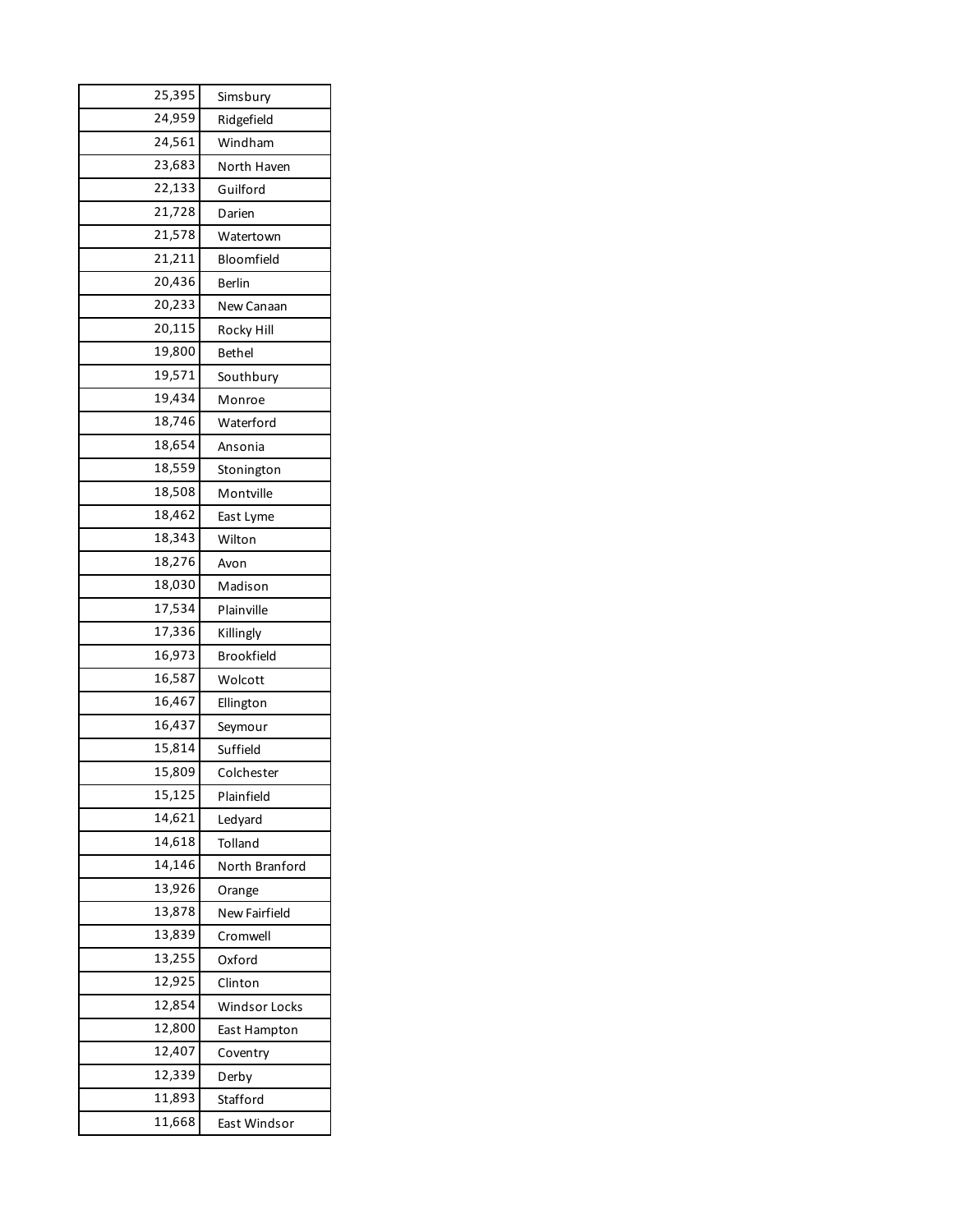| 11,598 | Plymouth            |
|--------|---------------------|
| 11,534 | Griswold            |
| 11,507 | Granby              |
| 10,784 | Somers              |
| 10,604 | Winchester          |
| 10,254 | Canton              |
| 10,252 | Weston              |
| 10,061 | Old Saybrook        |
| 9,704  | <b>Burlington</b>   |
| 9,702  | Prospect            |
| 9,504  | Hebron              |
| 9,502  | Woodbury            |
| 9,389  | Putnam              |
| 9,379  | Thompson            |
| 9,267  | Portland            |
| 9,116  | Redding             |
| 8,997  | East Haddam         |
| 8,750  | Woodbridge          |
| 8,272  | Brooklyn            |
| 8,193  | Haddam              |
| 8,094  | Litchfield          |
| 7,858  | Woodstock           |
| 7,798  | Middlebury          |
| 7,535  | Thomaston           |
| 7,521  | Easton              |
| 7,306  | Old Lyme            |
| 7,165  | Durham              |
| 7,144  | Lebanon             |
| 6,869  | Westbrook           |
| 6,668  | Essex               |
| 6,656  | New Hartford        |
| 6,364  | Killingworth        |
| 6,335  | Marlborough         |
| 6,222  | <b>Beacon Falls</b> |
| 5,864  | Willington          |
| 5,548  | Bethany             |
| 5,420  | Harwinton           |
| 5,379  | Columbia            |
| 5,196  | North Stonington    |
| 5,140  | East Granby         |
| 5,079  | Canterbury          |
| 4,884  | Bolton              |
| 4,625  | Preston             |
| 4,443  | Deep River          |
| 4,374  | Middlefield         |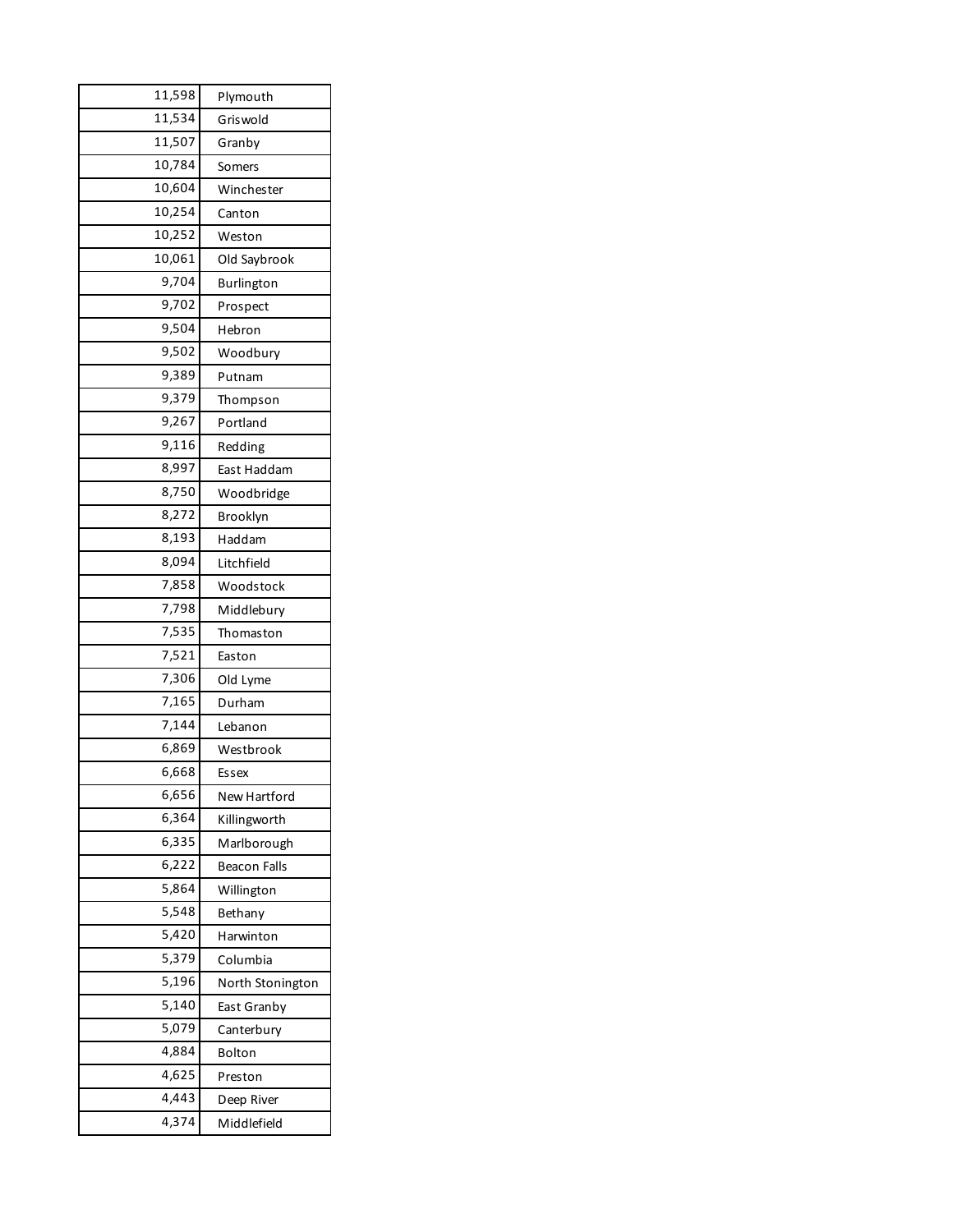| 4,255 | Ashford      |
|-------|--------------|
| 4,220 | Lisbon       |
| 4,213 | Chester      |
| 4,203 | Pomfret      |
| 4,083 | Salem        |
| 3,782 | Sterling     |
| 3,630 | Sherman      |
| 3,606 | Barkhamsted  |
| 3,600 | Salisbury    |
| 3,428 | Washington   |
| 3,402 | Bethlehem    |
| 3,251 | North Canaan |
| 3,236 | Andover      |
| 2,863 | Goshen       |
| 2,859 | Sprague      |
| 2,777 | Kent         |
| 2,726 | Bozrah       |
| 2,689 | Sharon       |
| 2,510 | Voluntown    |
| 2,316 | Lyme         |
| 2,254 | Morris       |
| 2,239 | Chaplin      |
| 2,152 | Roxbury      |
| 2,120 | Hartland     |
| 1,920 | Franklin     |
| 1,842 | Hampton      |
| 1,790 | Eastford     |
| 1,672 | Scotland     |
| 1,635 | Bridgewater  |
| 1,630 | Norfolk      |
| 1,400 | Colebrook    |
| 1,395 | Warren       |
| 1,362 | Cornwall     |
| 1,053 | Canaan       |
| 839   | Union        |